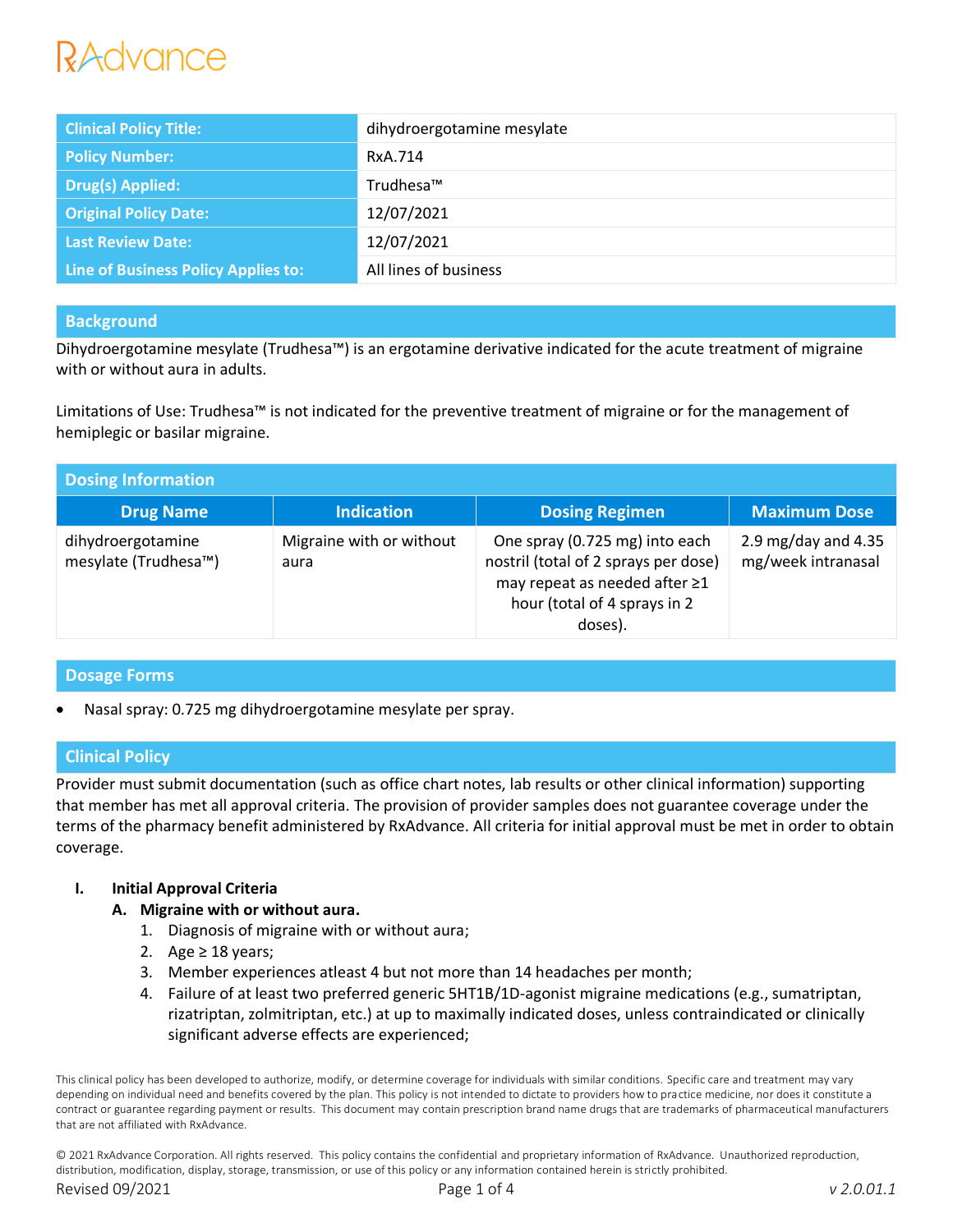

- 5. Trial and failure of atleast one of these for acute migraine treatment indication- Nurtec ODT, Ubrelvy or Reyvow ;
- 6. Trudhesa™ is not prescribed concurrently with strong CYP3A4 inhibitors;

7. Requested dose does not exceed 2.9 mg/day and 4.35 mg/week.

**Approval Duration Commercial:** 12 Months

**Medicaid:** 12 Months

## **II. Continued Therapy Approval**

## **A. Migraine with or without aura.**

- 1. Member is currently receiving medication that has been authorized by RxAdvance or member has previously met initial approval criteria listed in this policy;
- 2. Member is responding positively to therapy;
- 3. Requested dose does not exceed 2.9 mg/day and 4.35 mg/week.

## **Approval Duration**

**Commercial:** 6 months **Medicaid:** 6 months

#### **III. Appendices**

### **APPENDIX A: Abbreviation/Acronym Key**

FDA: Food and Drug Administration

#### **APPENDIX B: Therapeutic Alternatives**

Below are suggested therapeutic alternatives based on clinical guidance. Please check drug formulary for preferred agents and utilization management requirements.

| <b>Drug Name</b>           | <b>Dosing Regimen</b>                                                                                            | <b>Dose Limit/ Maximum Dose</b> |
|----------------------------|------------------------------------------------------------------------------------------------------------------|---------------------------------|
| Migranal                   | 0.5 mg in each nostril,<br>followed by 0.5 mg in<br>each nostril 15 minutes<br>later for a total dose of 2<br>mg | 3 mg/day and 4 mg/week          |
| dihydroergotamine mesylate | 0.5 mg in each nostril,<br>followed by 0.5 mg in<br>each nostril 15 minutes<br>later for a total dose of 2<br>mg | 3 mg/day and 4 mg/week          |

Therapeutic alternatives are listed as generic (Brand name®) when the drug is available by both generic and brand, Brand name® when the drug is available by brand only and generic name when the drug is available by generic only.

#### **APPENDIX C: Contraindications/Boxed Warnings**

- Contraindication(s):
	- o Concomitant use of strong CYP3A4 inhibitors.
	- o Patients with ischemic heart disease or coronary artery vasospasm.
	- $\circ$  Patients with uncontrolled hypertension, peripheral arterial diseases, sepsis, following vascular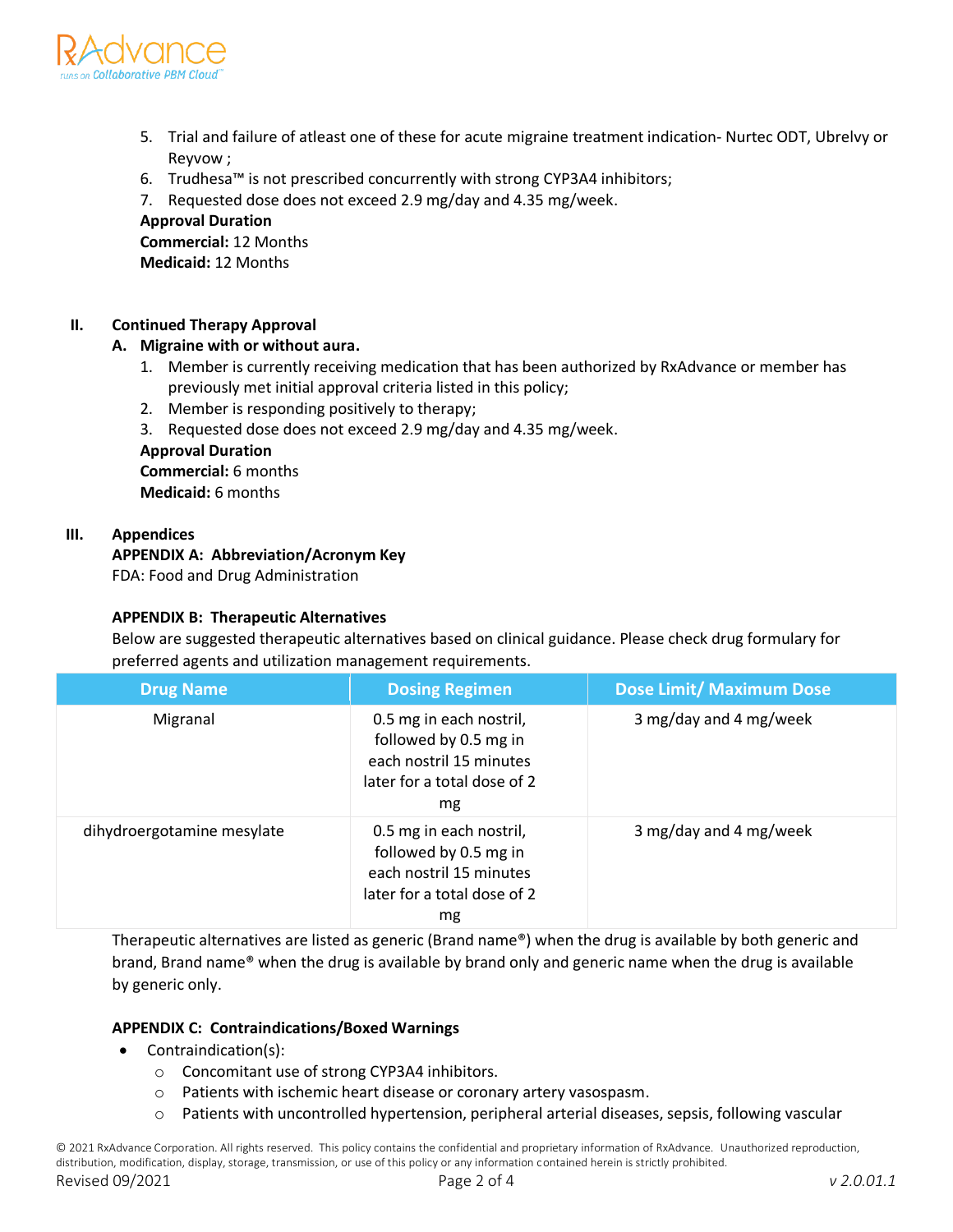

surgery, or severe hepatic or renal impairment.

- o Patients with hypersensitivity to ergot alkaloids.
- o Recent use (i.e., within 24 hours) of other 5-HT1 agonists (e.g., sumatriptan) or ergotamine-containing or ergot-type medications.
- o Concomitant use of peripheral and central vasoconstrictors because the combination may result in additive or synergistic elevation of blood pressure
- Boxed Warning(s):
	- o Serious and/or life-threatening peripheral ischemia has been associated with the coadministration of dihydroergotamine with strong CYP3A4 inhibitors. Because CYP3A4 inhibition elevates the serum levels of dihydroergotamine, the risk for vasospasm leading to cerebral ischemia and/or ischemia of the extremities is increased. Hence, concomitant use of Trudhesa™ with strong CYP3A4 inhibitors is contraindicated.

#### **APPENDIX D: General Information**

- Peripheral Ischemia Following Coadministration with Strong CYP3A4 Inhibitors: Serious and/or lifethreatening peripheral ischemia has been associated with the coadministration of dihydroergotamine with strong CYP3A4 inhibitors, including protease inhibitors, macrolide antibiotics, and antifungals.
- Myocardial Ischemia and/or Infarction, Other Cardiac Adverse Reactions, and Fatalities: In patients with risk factors, consider 1st dose administration under medical supervision with electrocardiogram.
- Cerebrovascular Adverse Reactions and Fatalities: Cerebral hemorrhage, subarachnoid hemorrhage and stroke have been reported; discontinue Trudhesa™ if suspected.
- Other Vasospasm Related Adverse Reactions: Trudhesa™ may cause vasospasm or elevation in blood pressure. Discontinue if signs or symptoms of vasoconstriction develop.
- Increase in Blood Pressure: Significant elevation in blood pressure has been reported on rare occasions in patients with and without a history of hypertension treated with dihydroergotamine mesylate.
- Medication Overuse Headache: Detoxification may be necessary.
- Preterm Labor: Advise pregnant women of the risk.
- Fibrotic Complications: Pleural and retroperitoneal fibrosis have been reported following prolonged daily use of dihydroergotamine mesylate. Administration of Trudhesa™ should not exceed the dosing guidelines or be used for chronic daily administration.
- Local Irritation: If severe local irritation occurs for no other attributable reasons, suspend Trudhesa™ until resolution.

#### **References**

- 1. Trudhesa™ prescribing information Seattle, WA: Impel NeuroPharma Inc.; September 2021, Available at: [https://www.trudhesa.com/trudhesa-prescribing-information.pdf.](https://www.trudhesa.com/trudhesa-prescribing-information.pdf) Accessed September 28, 2021.
- 2. Clinical Pharmacology [database online] powered by Clinical Key. Tampa, FL: Elsevier, 2020. Available at: https://www.clinicalkey.com/pharmacology/. Accessed September 28, 2021.
- 3. Migranal® prescribing information Bridgewater, NJ: Bausch Health US, LLC; July 2019. Available at: https://www.bauschhealth.com/Portals/25/Pdf/PI/Migranal-PI.pdf. Accessed September 27, 2021.
- 4. Dihydroergotamine Mesylate Nasal Spray prescribing information Bridgewater, NJ: Bausch Health US, LLC; July 2019. Available at[: https://www.bauschhealth.com/Portals/25/PDF/PI/Migranal-AG-PI.pdf?ver=2021-05-21-022912-477.](https://www.bauschhealth.com/Portals/25/PDF/PI/Migranal-AG-PI.pdf?ver=2021-05-21-022912-477) Accessed September 27, 2021.
- 5. IPD Analytics Rx Insights\_New Drug Approval Review\_ Trudhesa™ \_09 2021. Accessed with subscription at: https://secure.ipdanalytics.com/User/Pharma/RxStrategy/Search?q=Trudhesa. Accessed September 27, 2021.